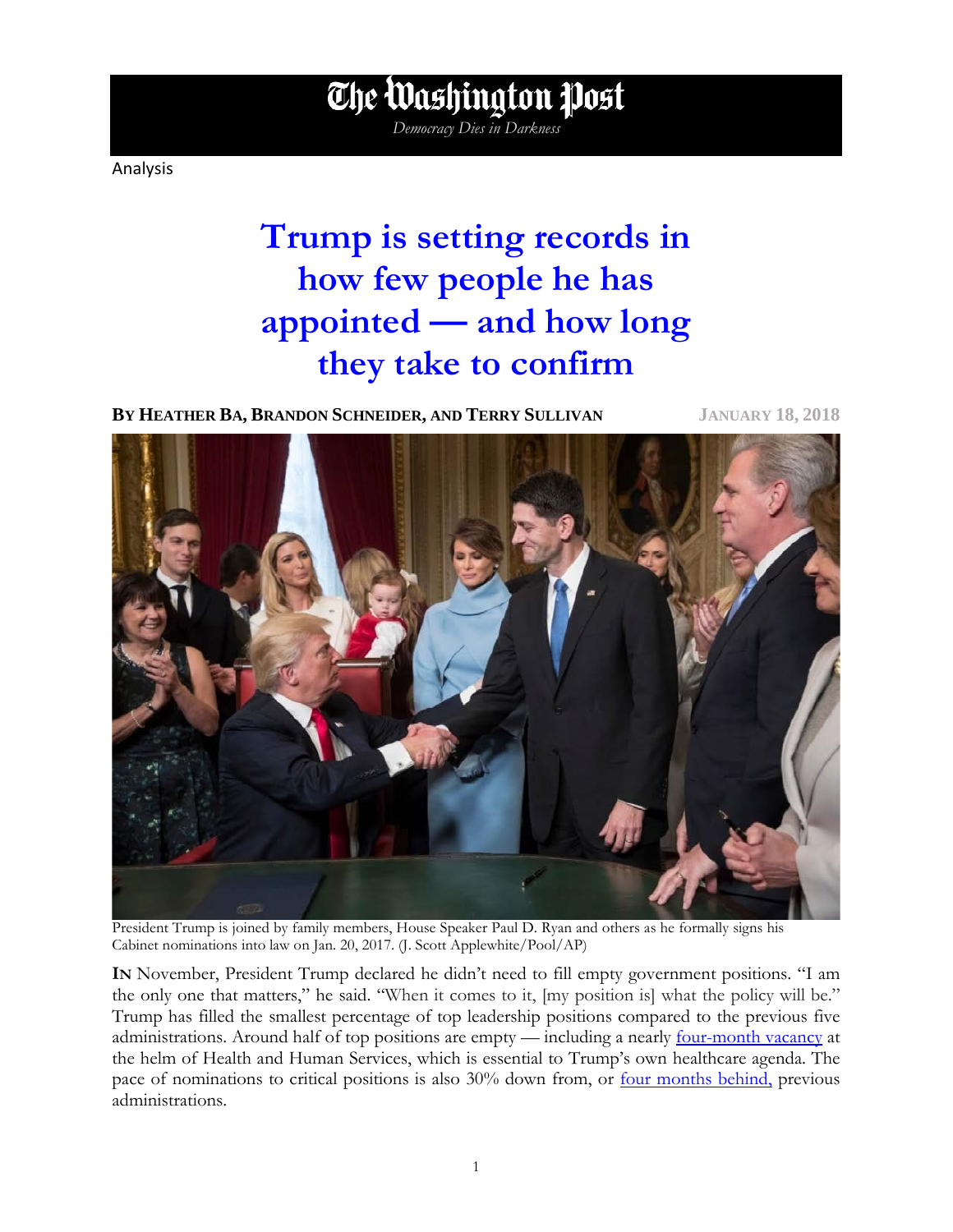# The Washington Post

*Democracy Dies in Darkness*

Vacancies create a leadership vacuum that thwarts any president's agenda. They also limit government's ability to administer critical and non-partisan duties.

So why so many empty chairs and why the slow pace?

#### **Counting the vacancies**

The White House Transition Project, a non-partisan consortium of scholars, documents [appointments](http://whitehousetransitionproject.org/appointments/) during an administration's first year. Our dataset surveys almost 4,000 nominations to "PAS positions" (Presidential Appointment, Senate-confirmed) dating back to President Reagan.

There are two types of these positions. Some nominations are to fill about 200 "critical" positions, carrying out the government's primary responsibilities: setting economic policies (Federal Reserve Board of Governors), providing national security (FBI Director), or conducting international diplomacy (Ambassador to UK). Other nominations fill another 900 more "routine" positions that, nevertheless, make or oversee the making of policies.

For each critical and routine nomination, we track how long it takes to identify and investigate a nominee, and, then, go through Senate committees and get to the full Senate.

### **The Trump administration has a lot of empty chairs**

As we show in the figure below, after its first full year, the Trump team manning the most critical government functions looks like a ghost brigade of empty chairs. The Trump White House has announced a nominee for just two-thirds of critical positions. And the Republican-led Senate has confirmed only enough of these nominees to fill half of the government's critical leadership.

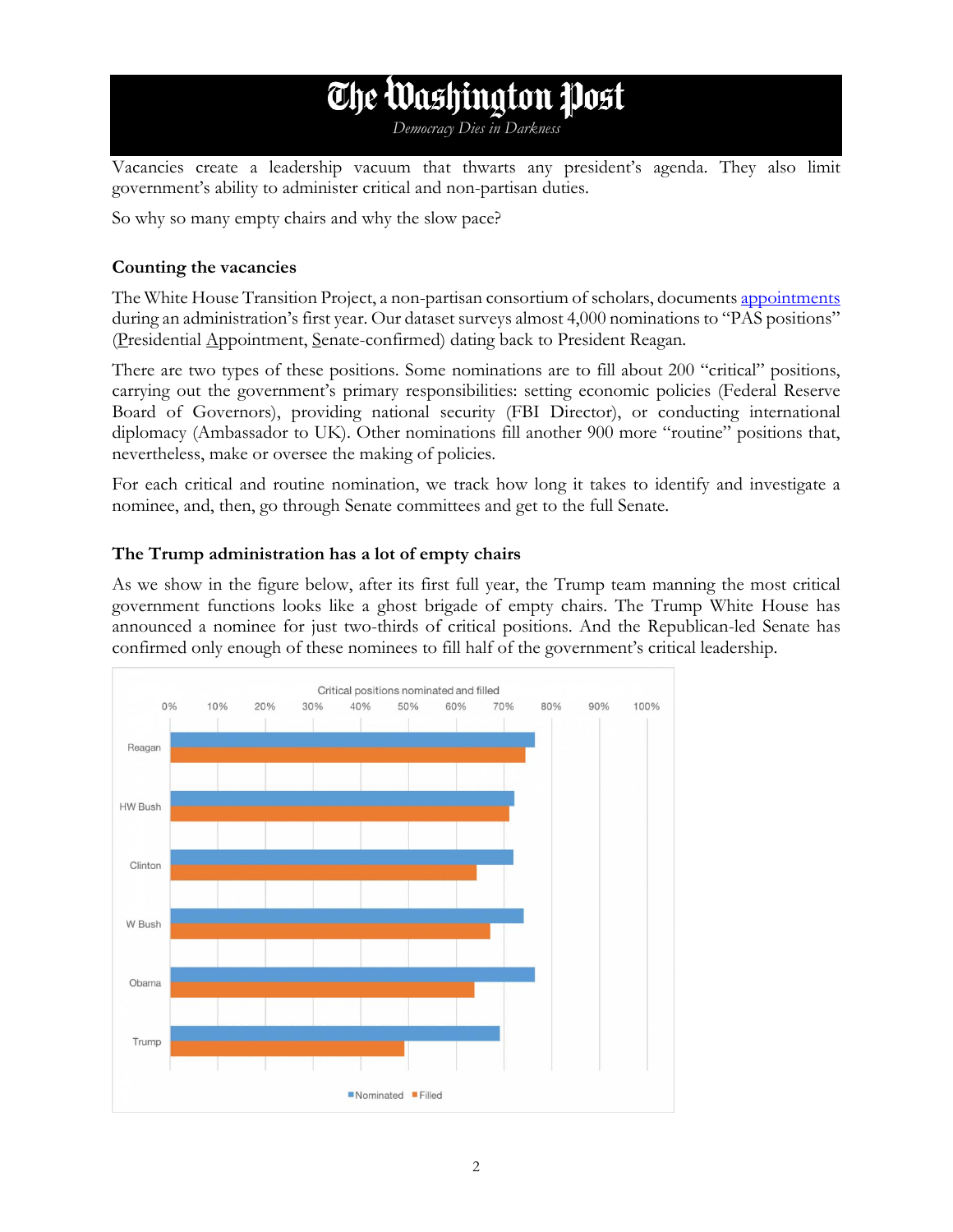# The Washington Post

*Democracy Dies in Darkness*

On routine positions, the Trump administration also lags behind recent presidents. The White House has identified only a third of the needed nominees, and filled only a quarter of those positions.



## **Are Democrats to blame?**

Like other presidents, Trump blames the opposition party for choking the process and blocking his nominees. Unlike Trump, past presidents faced opponents with more tools for resisting – including the filibuster. In 2013, Democrats banned nomination filibusters, making Trump the first president in his first year to need only 50 Senate votes to confirm nominees. Since Republicans control the Senate and don't have to overcome a filibuster, Trump should have a stout Senate wind at his back.

It's possible that Democrats have invented new ways to [slow walk](https://www.nytimes.com/2017/07/17/us/politics/senate-democrats-art-of-delay-trump-nominees.html) nominees both in committee and on the way to a Senate floor vote. More likely, they have merely mimicked the tactics of their Republican colleagues when they had faced Obama's early nominations. Precise evaluations are hard because for some, such as [Kevin McAleenan,](https://www.nbcnews.com/politics/immigration/trump-pick-build-border-wall-delayed-investigations-n813656) nominated last May to head U.S. Customs and Border Protection, Democrats could very well be slow-walking. But even those nominations that seem like successful Democratic opportunism might actually be Republican senators themselves reluctant to confirm a troubling nominee -- controversial nominee [Rep. Tom Marino](http://thehill.com/homenews/administration/355780-trump-drug-czar-nominee-withdraws) comes to mind.

To assess Democratic foot-dragging, we can compare the early Obama experience against the early experience of the last majority Republican president, George W. Bush. The difference between Senate processing of Obama nominees and the baseline for Bush's nominees would suggest what is possible by foot-dragging. Given the Trump majority's stronger hand, any additional days beyond the Obama experience with slow-walking probably represents potential Republican disappointment with their president's nominees.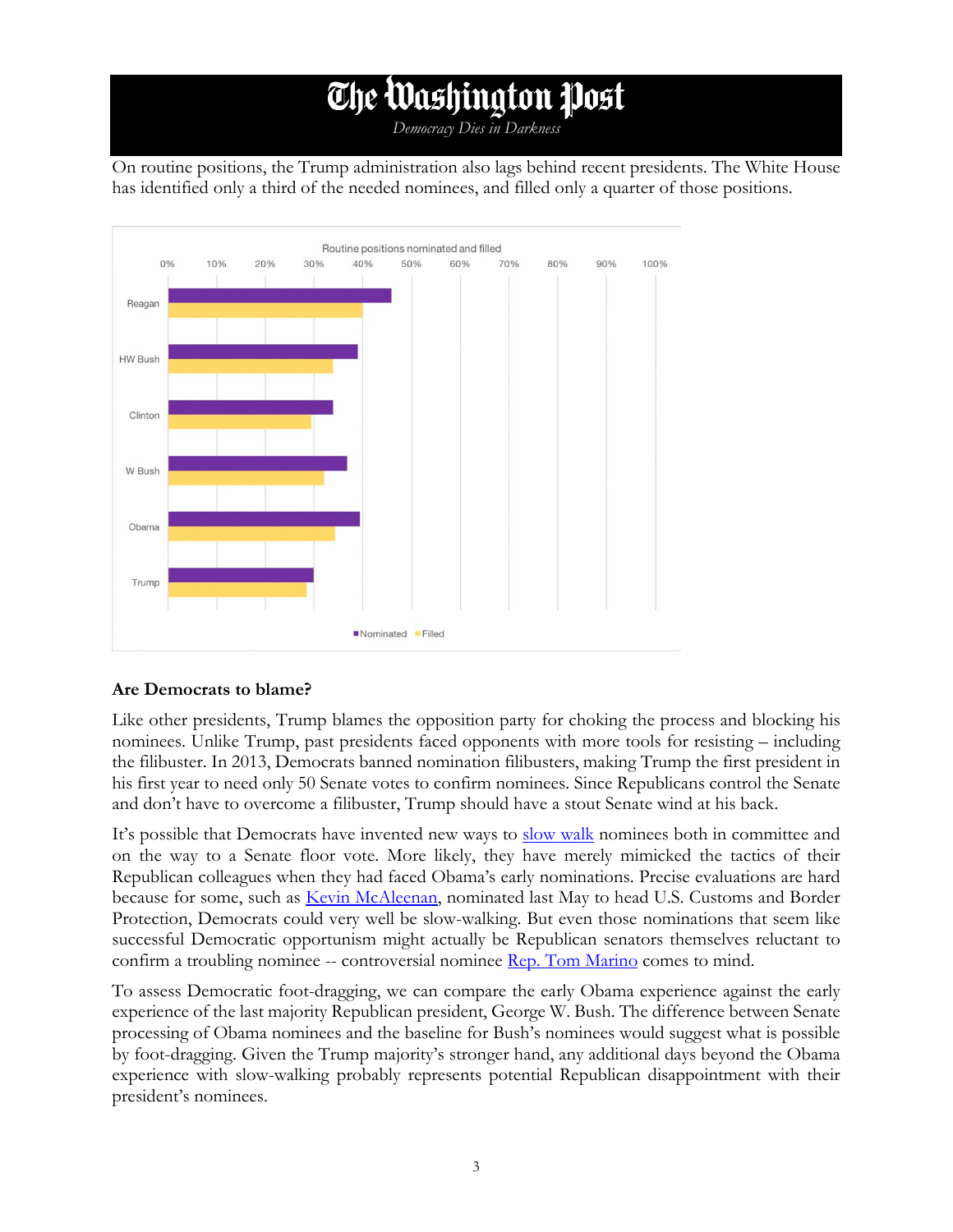

Compared to Bush's nominees, Obama's nominees took 30 days longer, our slow-walk baseline. Compared with Bush's nominees, Trump nominees have taken 40 days longer to clear the Senate, the 30-day slow walk *and* an additional 10 days for Republican discomfort.

## **Can the White House be blamed for the slow pace?**

We can do the same analysis on the White House side of our data. Given the successful Bush [transition,](http://whitehousetransitionproject.org/wp-content/uploads/2016/03/NerveCenter-Ch10-6.pdf) we can again use it as a baseline. The time the Trump team took searching for its nominees and vetting them added an average 40 more days over the Bush baseline.

So we might attribute 30 days of delay to opportunistic Democrats slow-walking, but in finding nominees, vetting them, and then eventually sending nominees that do not make Republicans uncomfortable, the Trump White House has contributed another 50 days to slowing the pace of filling top spots.

Earlier, we noted Trump claimed the empty chairs were his choice. Can other Trump choices have just as strong an impact? One such choice is about the transition. Ronald Reagan's 1980 campaign, for example, studied appointments for more than six months ahead of the election, and thus hit the ground running. Following that model, candidate Trump began preparing for his transition in the summer of 2016 with Governor Chris Christie in charge, but Trump abruptly [replaced them](http://beta.latimes.com/politics/la-na-pol-trump-transition-20161111-story.html) four days after the election, thereby setting his new team's preparations back at least two months. So this Trump's decision has cost them two months and then the additional 50 days – a self-inflicted wound.

Our data identifies one additional reason for the slowdown and those empty chairs. It's [hinted at](http://thehill.com/homenews/senate/366260-senate-gop-seeks-to-change-rules-for-trump-picks) by Senator James Lankford (R-OK) recent comment: "We have learned...that we are either going to do nominees, or we are going to do legislation, but we can't do both." Because they are engaged in reshaping health care, undercutting global diplomacy and alliances, avoiding a budget crisis, redefining